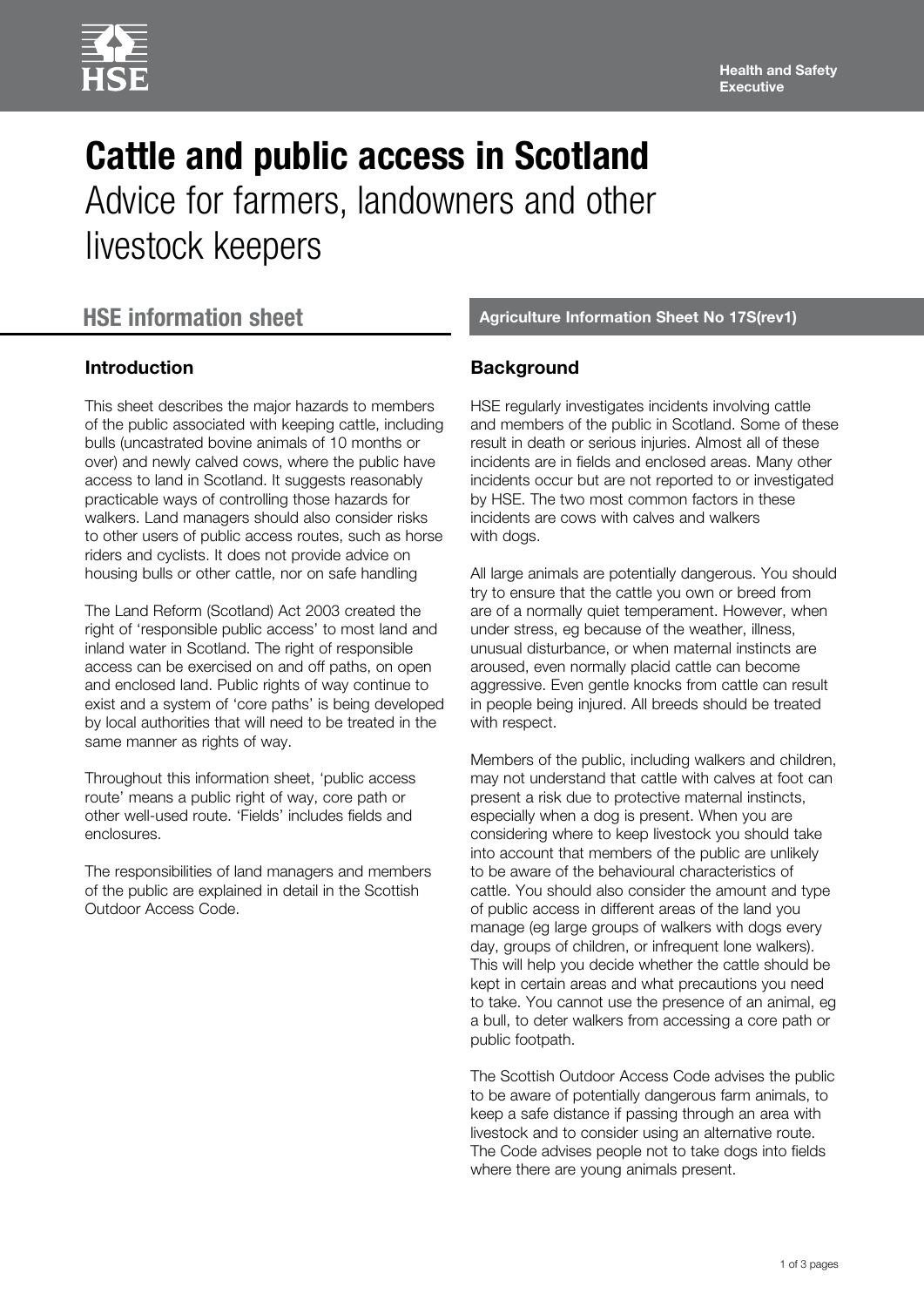### **Precautions if you graze bulls or groups of entire male cattle for bull beef**

- Bulls of recognised dairy breeds (eg Ayrshire, Friesian, Holstein, Dairy Shorthorn, Guernsey, Jersey and Kerry) are in all circumstances banned from being at large in fields or enclosures crossed by public rights of way. Do not keep them in fields with public rights of way, statutory or other types of permitted access including core paths. Deliberately placing an animal or animals known to be aggressive in order to deter access is likely to be regarded as obstruction and the local authority could take action.
- If you are considering putting a bull of any other breed in a field to which the public have access you should carefully consider the animal's temperament and behaviour and monitor its demeanour and state of health on a frequent basis. If there is any indication that the bull is likely to be aggressive or unpredictable, or if its behaviour gives you cause for concern, it should not be kept in a field to which the public have the right of access.
- Beef bulls are banned from fields with footpaths unless accompanied by cows or heifers. This does not include open fells or unenclosed moorland. There are no specific prohibitions on other cattle.
- In other fields make sure that groups of animals older than 10 months are securely enclosed by stock-proof hedging or fencing at least 1.3 m high, strong enough to retain the animals and capable of restricting access of children. Erecting an electric fence 0.5 m inside the external perimeter hedge or fence will provide a greater degree of security but should not cause obstruction and should have suitable warning signs.
- Fit gates or other means of closure at points of entry into the fields containing the cattle. Gates etc should be at least of equal height and strength as the perimeter fencing, should restrict the access of young children and be fitted with a securing device which will prevent release by children and the animals.
- Put a sign at each access point advising the public that the animals should be avoided and offer an alternative route if possible.

## **Precautions if you graze other cattle**

- Assess whether the bull or animals in the herd are generally placid and well-behaved.
- If possible use fields or areas not used by the public when cattle are calving or have calves at foot, especially during periods of greater public use, eg school holidays.
- Assess whether calves kept with the herd will affect the behaviour of older cattle.
- Consider whether it is reasonably practicable to temporarily fence alongside a public right of way so that the cattle and people are kept separate. Take care not to obstruct rights of way by fencing across them.
- An alternative route can be offered or provided, but bear in mind that even if you do decide to provide an alternative route, the public will still be entitled to use the right of way.
- Plan the location of handling and feeding areas away from public rights of way to reduce the possibility of stock congregating around the route.
- Where the landowner and the cattle owner are not the same person there may be some joint responsibility and it is the duty of both parties to agree a course of action.
- Consider providing signposted paths and possibly a designated core path to draw most public access along routes which are best integrated with livestock management.

If you have an animal known or suspected to be aggressive then you should not keep it in a field used by the public.

#### **Precautions to minimise the risk to the public**

- Wherever possible use fields or areas infrequently used by the public, especially when cattle are calving or have calves at foot.
- Check that fences, gates, stiles etc are safe and fit for their purpose.
- Clearly mark alternative paths that avoid areas with cattle.
- Make arrangements for checking both the cattle (for illness or other possible causes of aggression) and the fences etc surrounding the field regularly at least once each day.
- Plan how to safely move individual cattle, the whole herd, or part of it, from field to field. Remember that inadequately controlled cattle on roads can cause public concern, damage or injury.
- Ensure cattle handling facilities are available, and that you can safely move animals to them.